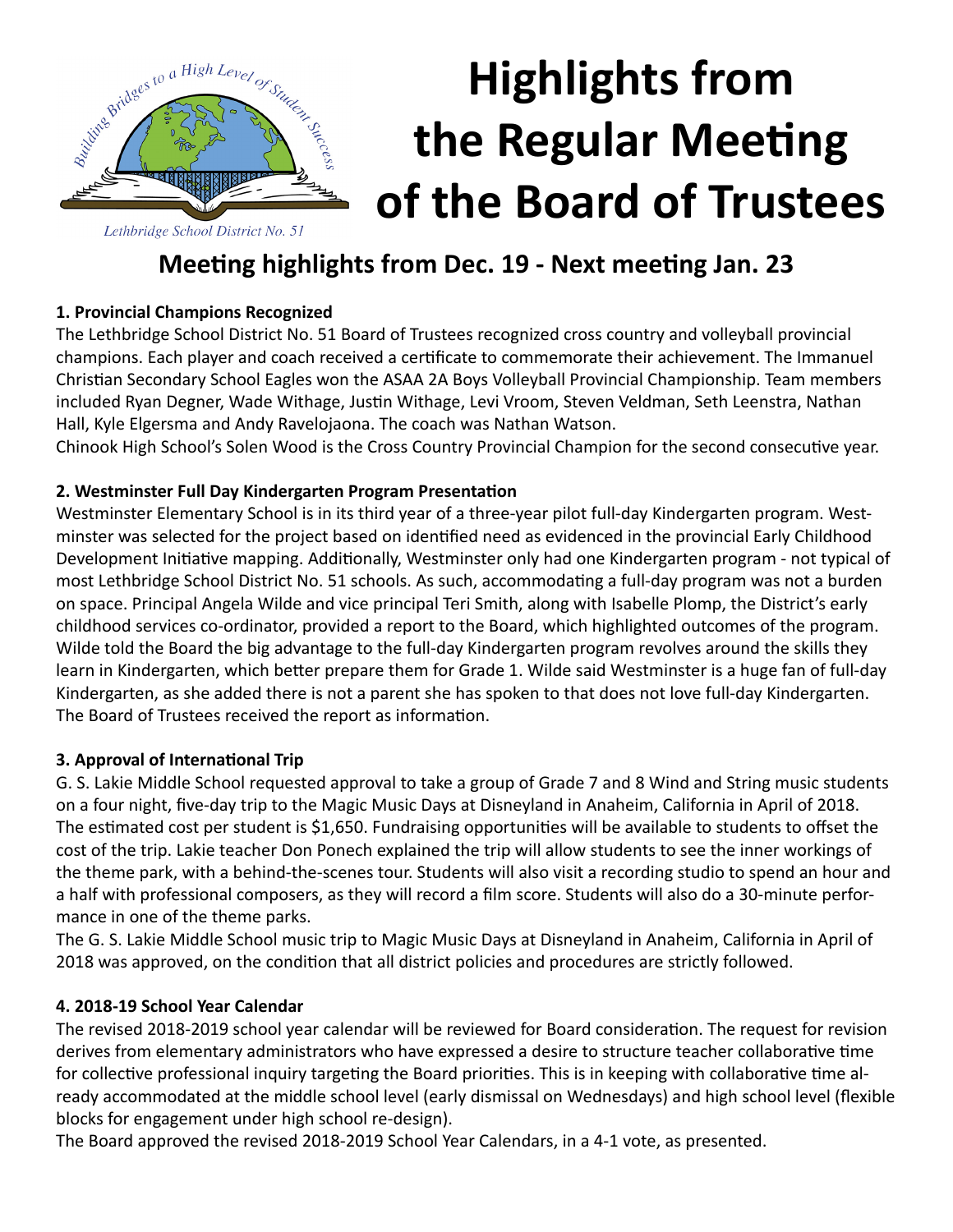#### **5. Policy Review**

District policies are reviewed on a continuous basis to ensure they reflect the position of the Board. The Policy Advisory Committee has representation from the Board, District School Council, each of the employee groups, and District and school administration. Teresa Loewen attended the Board meeting and provided an overview of each policy, and shared any feedback that was received.

The Board adopted the revisions to the policies as presented by the Policy Advisory Committee, or as amended, which included:

501.6 Resident Students - Amended

501.7 Non-Resident Students - Amended

#### 601.6 Instructional Time - Amended

605.3 English as a Second Language - Amended

802.2 Student Fees - second and third reading (the old policy was deleted prior to third reading)

#### **6. Board Donations in Lieu of Christmas Treats**

For the past number of years, the Board has made donations on behalf of each staff to charities identified by each school. This practice was put into place in lieu of some form of token of appreciation from the Board such as chocolate to acknowledge the efforts of staff. The Board will continue with this practice, making a \$50 donation on behalf of each staff to a charitable organization identified by the staff. A list of the charitable organizations he Board will make donations to on behalf of the respective staff groups was presented at the meeting.

#### **7. Breakfast with the Board – École Agnes Davidson – January 16, 2018**

Lethbridge School District No. 51 trustees have a long-standing practice of visiting district facilities in order to better understand the operations at each site. Visits by trustees are truly appreciated by staff. On a monthly basis, trustees meet with the staff of one district site for a continental breakfast. The informal meeting provides an opportunity for staff to share highlights of their work with trustees. Additionally, trustees can share information about district initiatives and respond to questions staff members may have.

Breakfast with the Board has been scheduled at École Agnes Davidson School on Tuesday, January 16, 2018 from 7:45-8:15 a.m. Following the breakfast, principal Broc Higginson will provide a tour of the school for trustees. The Board received the report as information.

#### **8. Business Affairs Report**

Christine Lee, Associate Superintendent of Business Affairs, reported the southeast Lethbridge elementary school site at the Canals at Fairmont is fully serviced and ready for construction. Construction documents are 50-per-cent complete. West Lethbridge middle school construction is at 70-per-cent complete and on target for school opening in September of 2018.

#### **9. Human Resources Report - Enrolment Summary**

On December 5, the Human Resources Department hosted its second Hiring Fair of the school year to fill a number of positions for teachers and educational assistants. In all, 42 teachers attended the event. As a result, 28 new teachers (pending reference checks) could be added to the sub list (a 19 per cent increase). Four teachers expressed interest in joining the EA sub list as they complete their degree. There were 21 new applicants for the Educational Assistant sub list, and 12 moved to reference checks.

In terms of enrollment, as of Nov. 30, the District recorded a total of 11,269 students. Chinook High School remains the largest high school with 1,139 students, while G.S. Lakie tops all middle schools at 908. Dr. Probe has the most elementary students, at 604.

#### **10. Early Education Fees**

The Board voted to increase fees for the District's Early Education programs. Starting for the 2018/2019 school year, the fee has been increased from \$150 to \$175.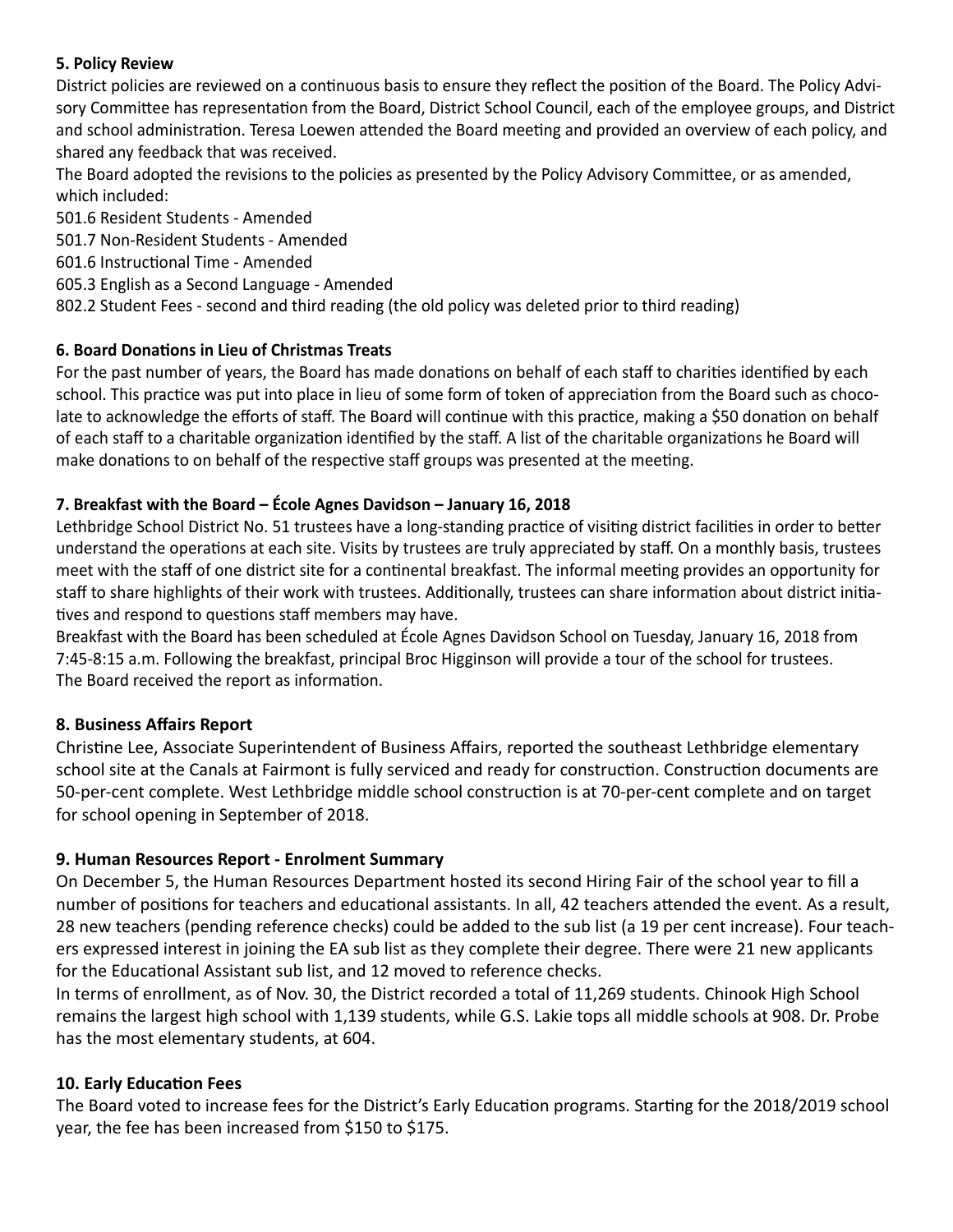# **11. Board Priorities Report**

The District Office Leadership Team is committed to keeping the Board informed regarding progress in Board priority areas. An update on progress was provided in the form of a report, which can be found on Page 39 of the [AGENDA.](http://www.lethsd.ab.ca/documents/general/2017-12-19%20Board%20Meeting%20Agenda.pdf) The Board received the report as information.

# **12. Acknowledgements of Excellence**

The Board has a long-standing practice of acknowledging the efforts of students and staff whose commitment to excellence has resulted in outstanding achievement. Details of accomplishments of note are provided as information. Congratulations to the following District staff and students:

G.S. Lakie Grade 8 teacher, **Deana Dypolt** was named Lethbridge Chamber of Commerce's Top 40 Under 40. Immanuel Christian Secondary School student **Kariya Lepko** won the Tramp & Tumbling athlete award from the Alberta Gymnastics Federation.

Lethbridge Independent Order of Odd Fellows hosted their Open Speech competition recently and the following district students competed:

- First Prize: **DeWuni deSilva** (WCHS), topic Anxiety
- Second Prize: **Andy Sun** (WCHS), topic E Commerce
- **Mathieu LeBon-Volia** (LCI), topic Refugees
- **Oddessa Hudson** (LCI), topic Words & Definitions

G.S. Lakie students placed in the top eight per cent of the 200 Provincial competitors in the Youth Climbing Competition held at the Wilson Climbing Centre in Edmonton. Competitors were **Spence Kitagawa** (11th), **Sofia Daminato** (13th), **Meredith Franks** (15th), and **Katie Franks** (16th).

Thirty-four Churchill students and two staff members successfully tested for new Tae Kwon-Do belts in December. Students have been preparing for the testing since early September. Special recognition to Grade 11 student **Heman Monger** who successfully challenged two levels.

Churchill staff members **Morgan Day and Kade Hogg** on their roles in the recent Rotary Club Christmas Fundraising presentation of It's a Wonderful Life, presented on stage modelling a live radio show.

# **13. Snacks with the Superintendents – Senator Buchanan – January 17, 2018**

At the beginning of each school year, Executive Council members are designated as school liaisons for each of the District schools. As a liaison, the Executive Council members represent the District at school functions. It has also been a long standing practice for Executive Council members to visit schools and classrooms on a regular basis, observing first-hand the activities that take place in the school. Visits by Executive Council members are appreciated by staff.

On a monthly basis Executive Council as a whole meet with the staff of one school for snacks. The informal meeting provides an opportunity for staff to share highlights of their school. Additionally, Executive Council members can share information about district initiatives and respond to questions staff members may have. All the staff of Senator Buchanan School have been invited to have Snacks with the Superintendents on Wednesday, January 17, 2018 beginning at 7.45 a.m.

The Board received the summary as information.

# **14. Donations and Support**

Lethbridge School District No. 51 is fortunate to be in a community that strongly supports programs and services for students. The District is appreciative of the difference the support makes to the lives of children. These partnerships and support further the efforts of helping children come to school ready to learn, providing opportunities for engagement, and facilitating student growth and well-being. Listed below and attached are the donations and support received by the district.

• Park Meadows School Playground Project received a \$10,000 Community Priorities Grant from the Community Foundation of Lethbridge and Southwestern Alberta.

The Board received the report as information.